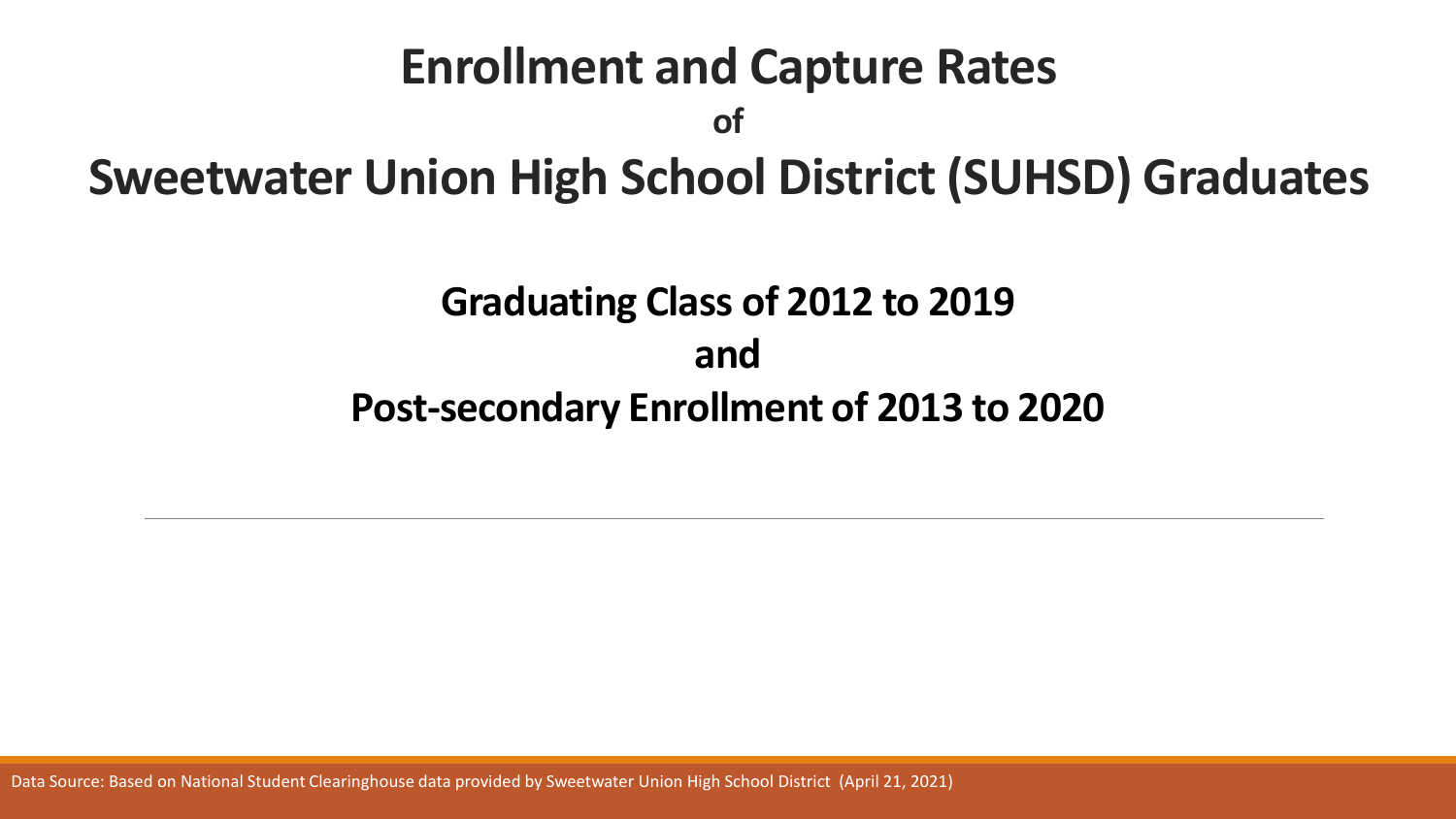# Definitions

•**Capture Rate:** percentage of students in the high school graduating class that enroll in a post-secondary institution in the year following their high school graduation.

**•Graduation Cohort:** high school graduates with a graduation date between August 16th of a particular calendar year through August 15th of the following calendar year.

•**Post-secondary Enrollment Period:** period defined for determination of whether graduation cohort members enrolled in a post-secondary institution; from May 1st of a particular calendar year through April 30th of the following calendar year.

Note: Only a student's first enrollment begin date record is used in this analysis. There are cases where a student has more than one "first enrollment" record. This happens when the student's earliest enrollment begin dat enrollment record. Both records are included in the analysis. This yields a small number of duplicated students in the analysis. In addition, the methodology used to determine if a high school graduate had any college expe to align with the same one-year post-secondary enrollment period used to calculate the SWC capture rate. This may result in the rate for "no college experience" being different in this report from previous reporting.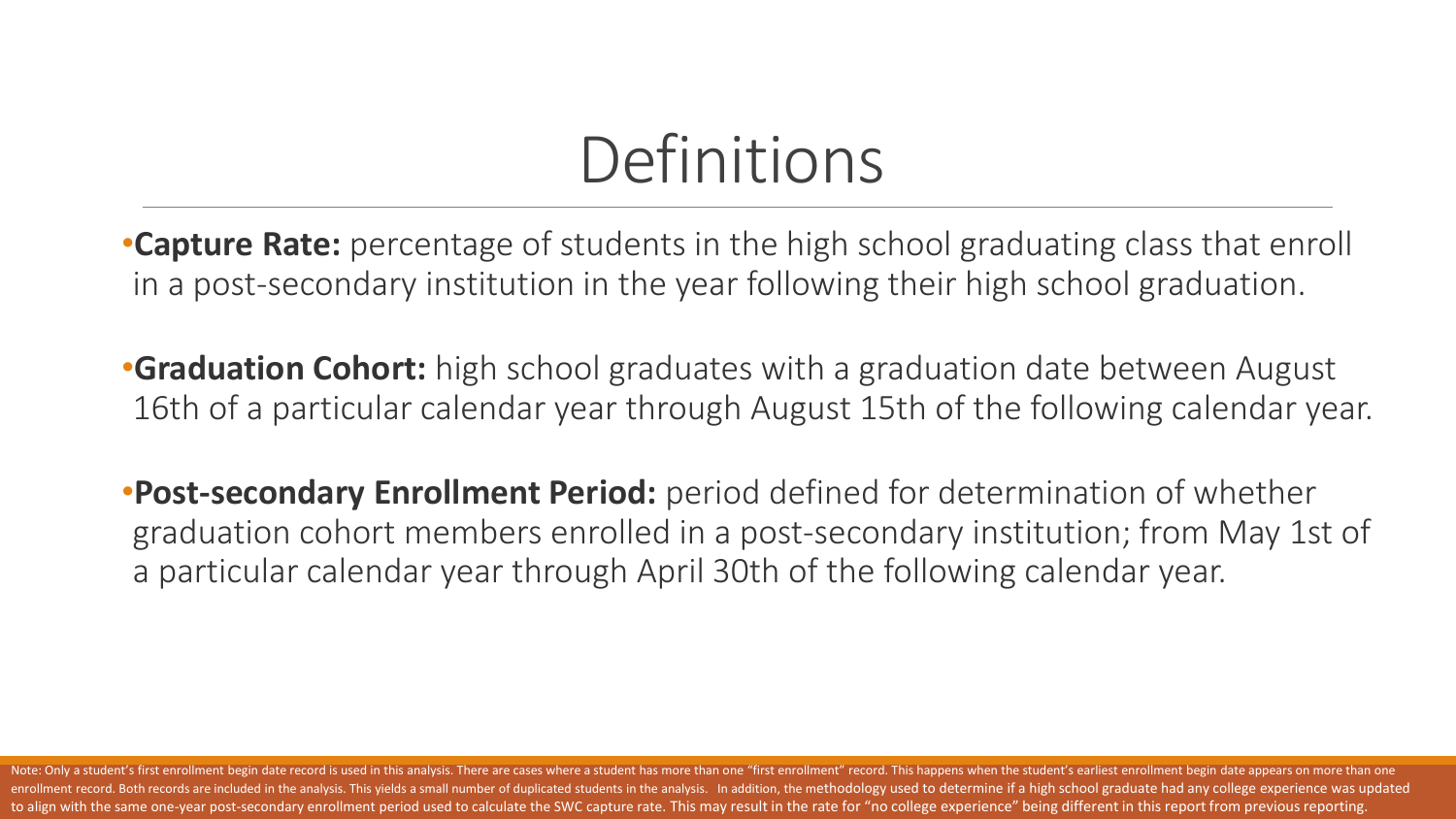#### *SWC One-Year Capture Rate of SUHSD Graduating Class*

#### *30% for graduating class 2019 Grew from 2012-2015 and declined in 2019*



Capture rate analysis based on SUHSD graduates first college enrollment

Based on National Student Clearinghouse data provided by Sweetwater Union High School District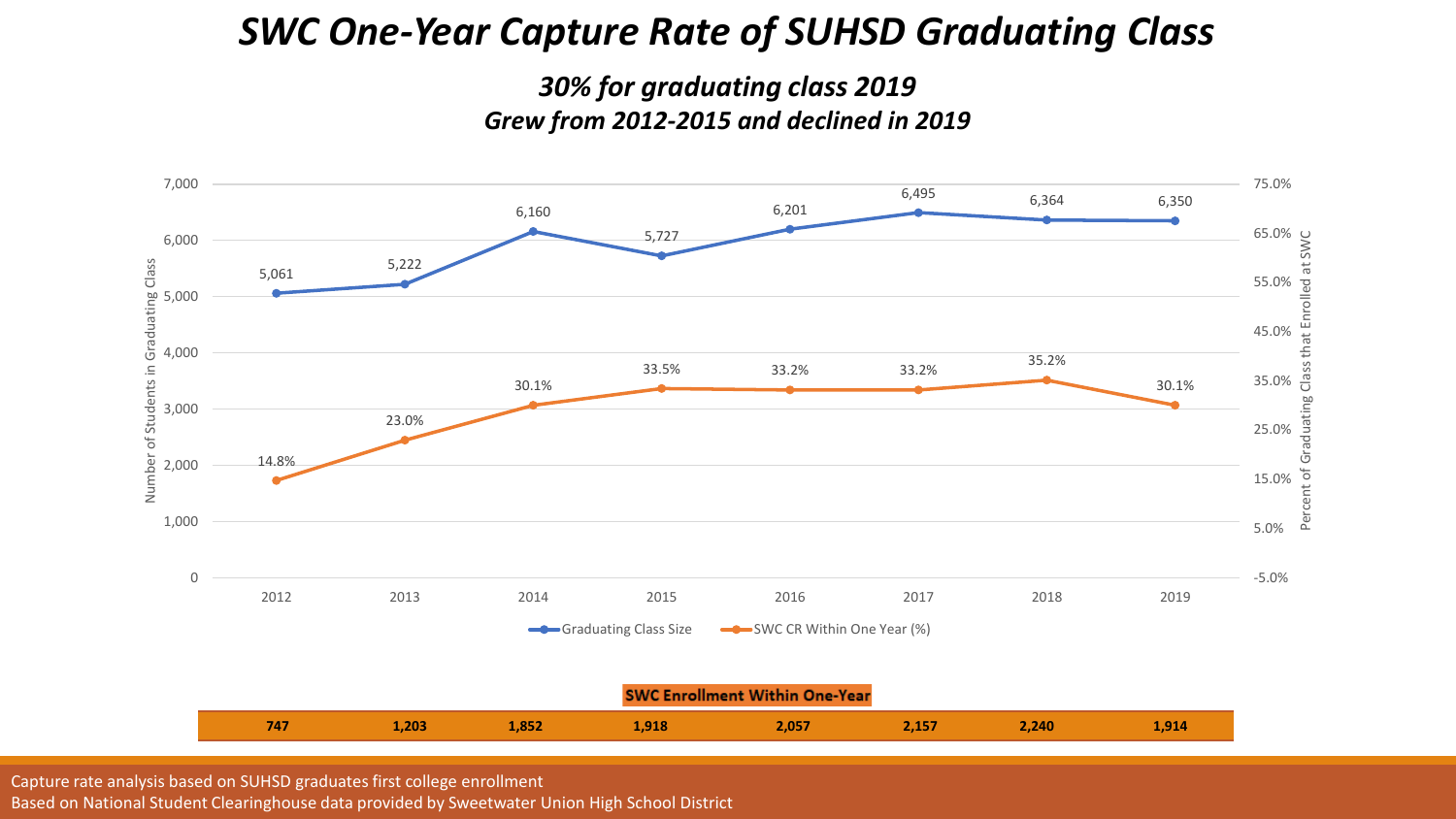#### *SWC Capture Rates of SUHSD Graduating Class Doubled from 2012 to 2019 While Other Rates Decreased or Stayed Flat*



"Other SD County CC's" are comprised of Cuyamaca College, Grossmont College, MiraCosta College, Palomar College, San Diego City College, San Diego Mesa College, and San Diego Miramar College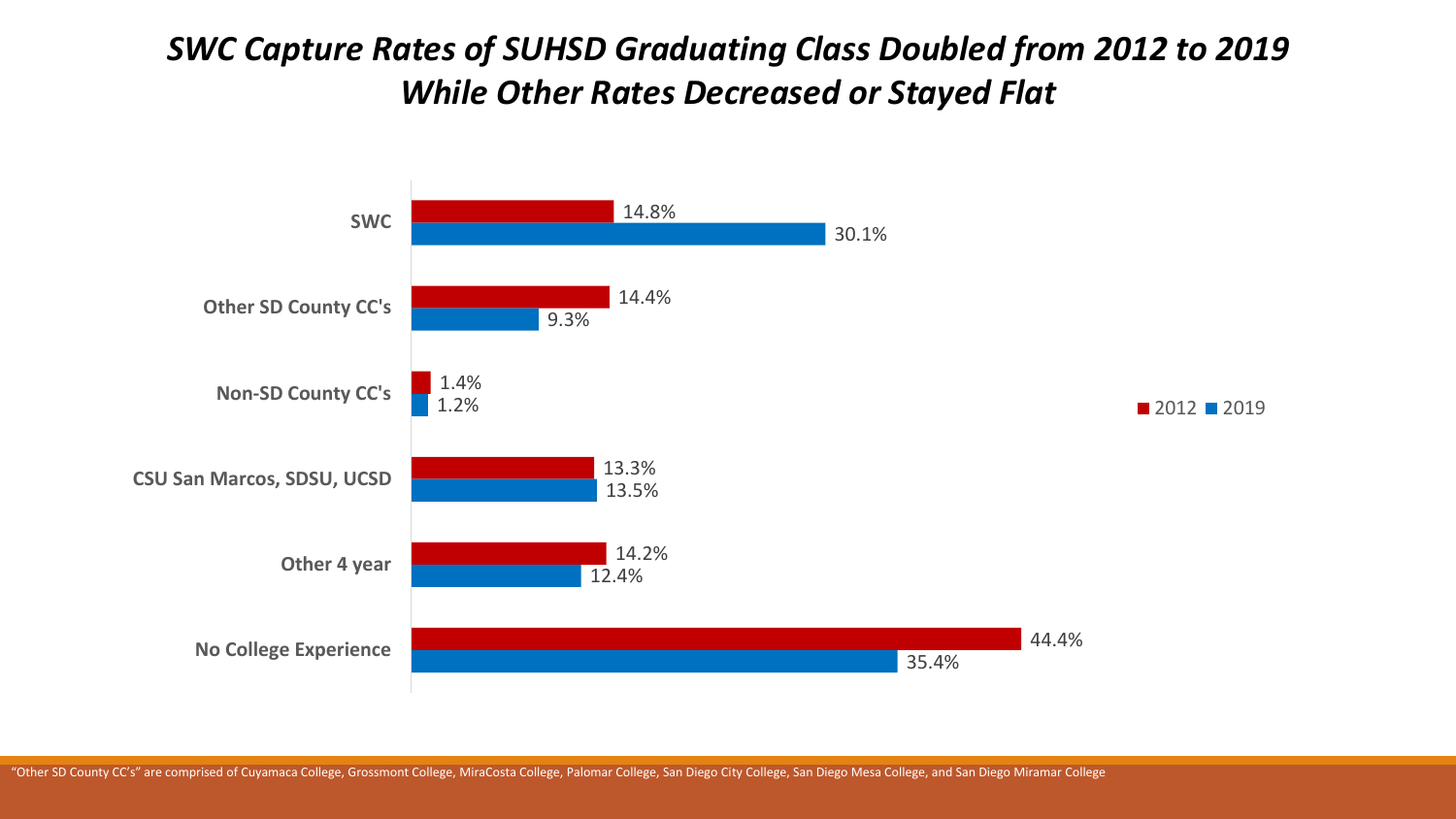#### *Number of SUHSD Graduates Enrolling at SWC Grew from 2012-2018 but declined in 2019 Number Not Enrolling in College increased from 2015-2019*



"Other SD County CC's" are comprised of Cuyamaca College, Grossmont College, MiraCosta College, Palomar College, San Diego City College, San Diego Mesa College, and San Diego Miramar College SUHSD Graduating Class Totals are not equal to the sum of all categories because students could have been in more than one category (e.g., SWC and another 2 and/or 4 year college)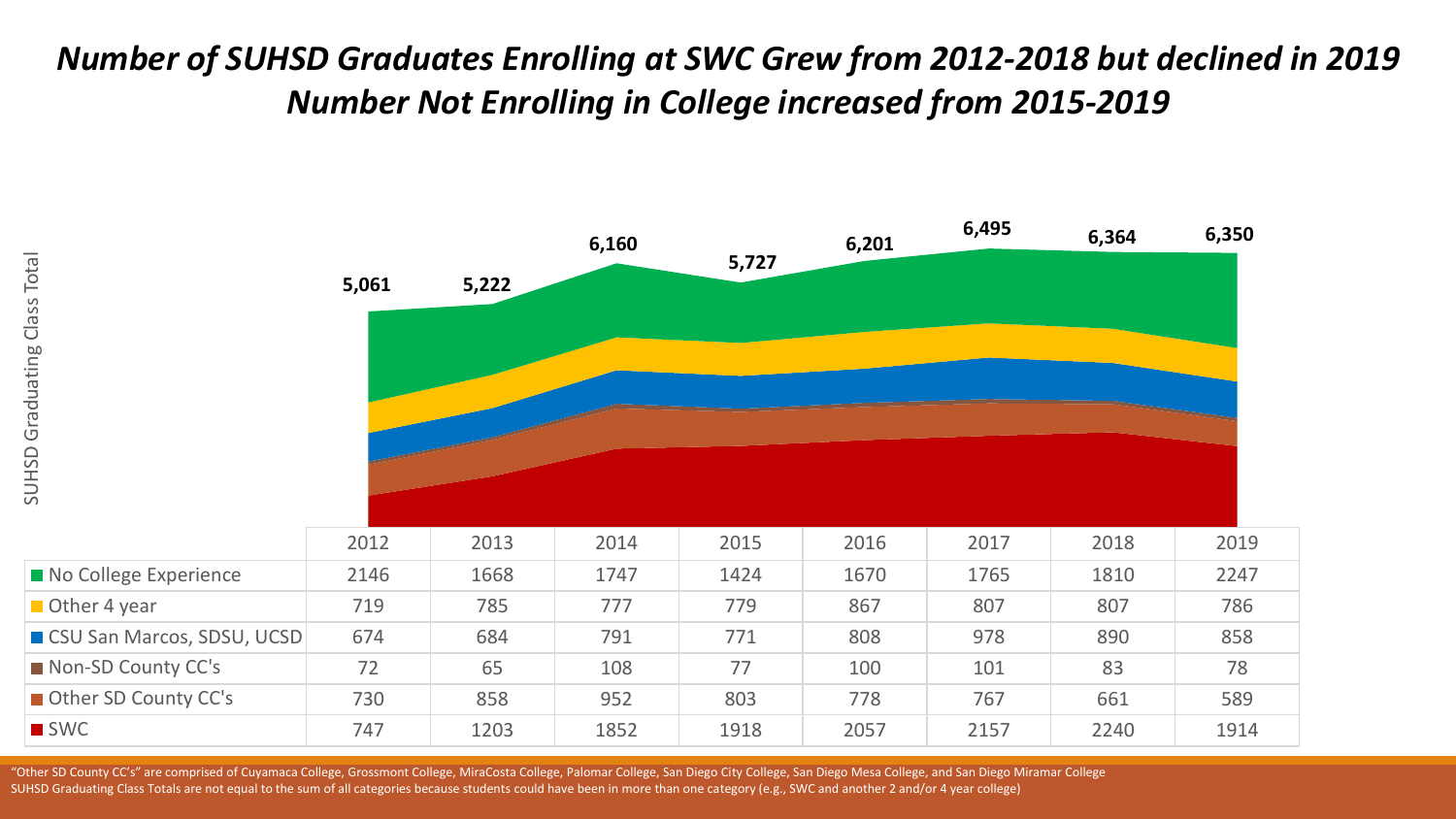#### *Capture Rates for Most Institutions Declined or Were Flat from 2012-2019 Other than SWC and USCD Percent of students with no subsequent year enrollment increased in 2019 over prior 5 years trend*

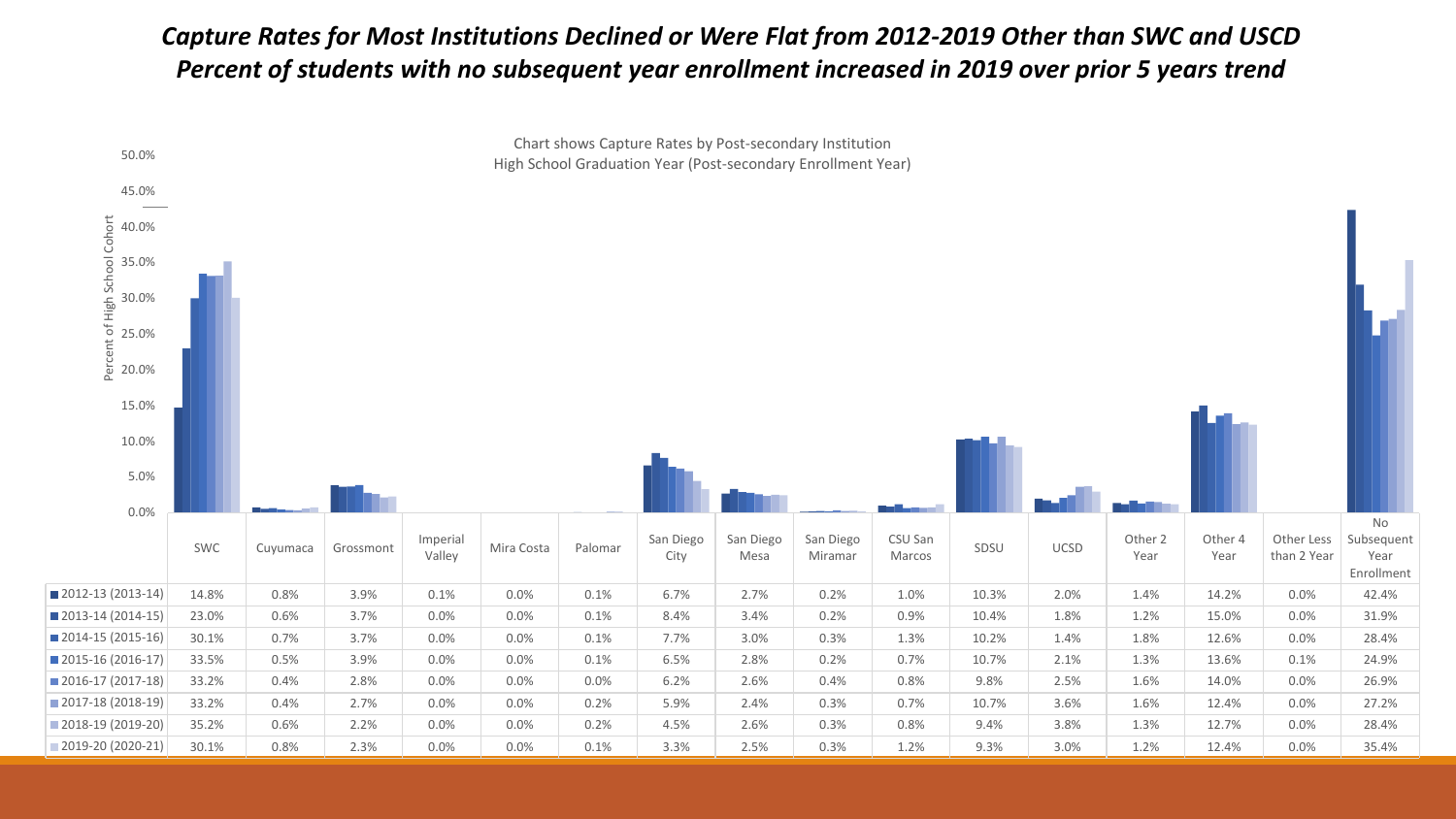### *SWC Capture Rates Appear Inversely Related to the rate of SUHSD Graduates Not Enrolling in College 2019-20 more students not enrolling in any college*



**High School Graduation Year** 

**(Post-secondary Enrollment Year)**

Southwestern **-D-No Subsequent Year Enrollment**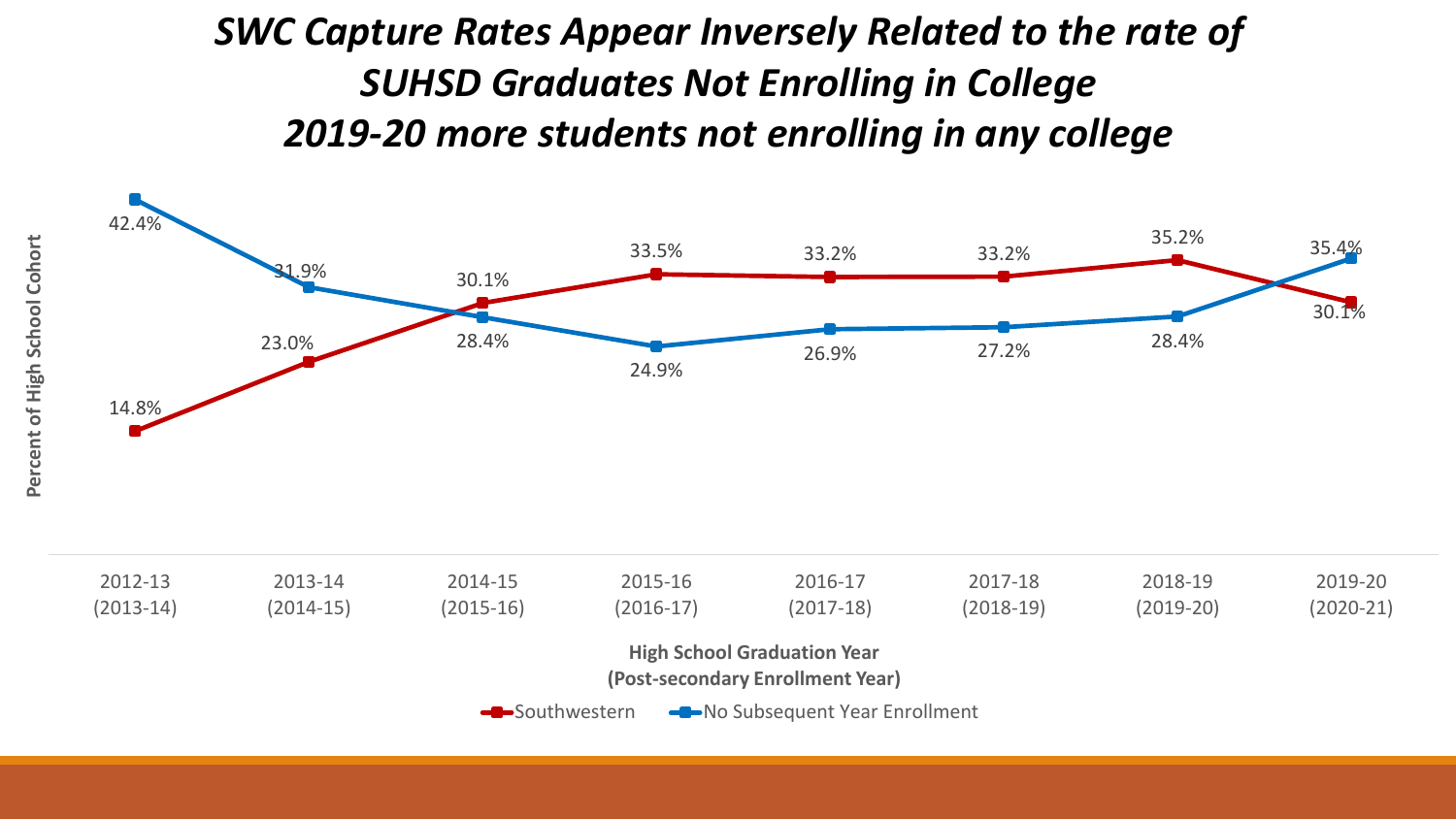## **SUHSD Graduating Class – By High School Campus**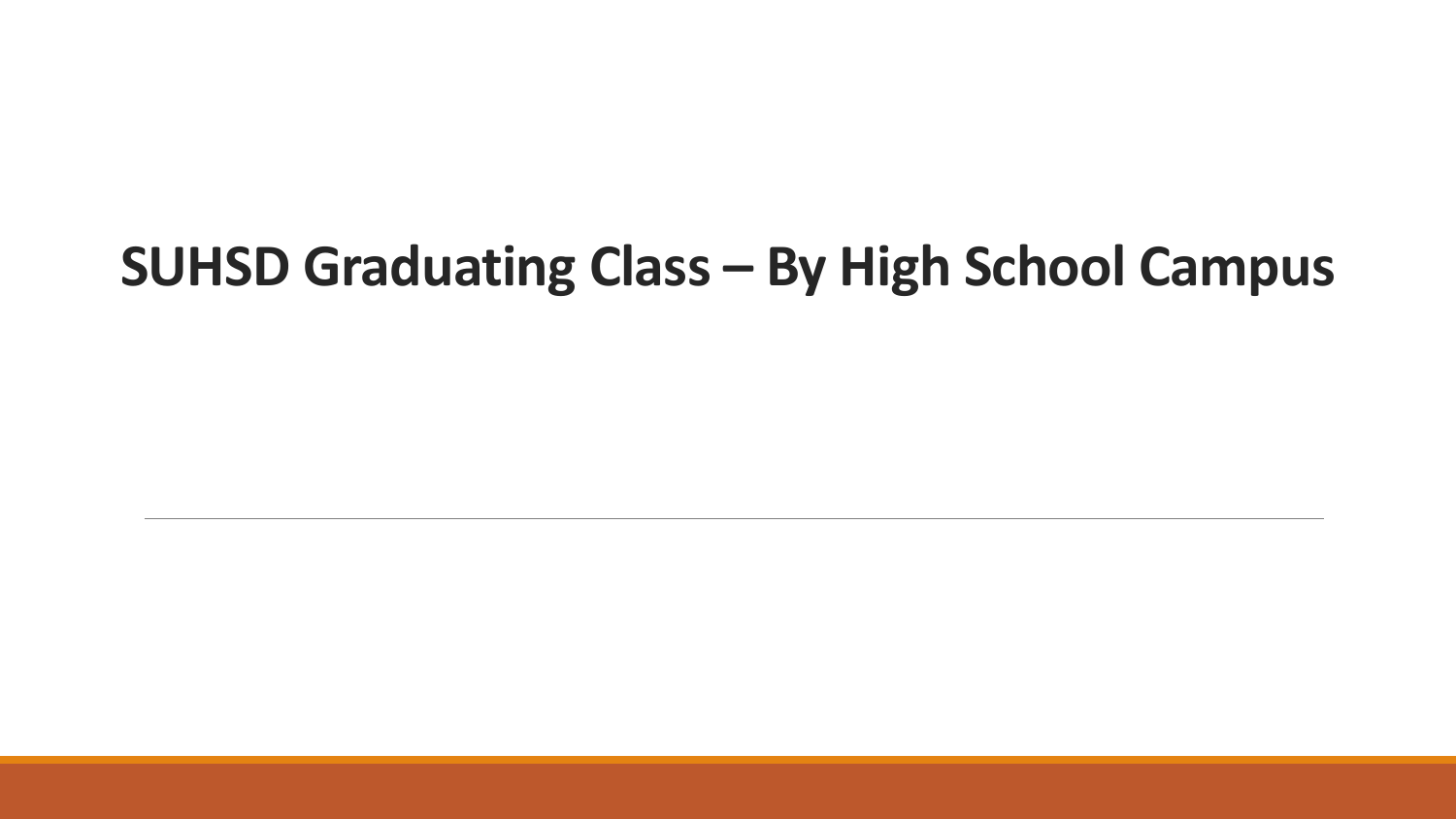### *Where can Southwestern engage more students?*

Chart shows Southwestern Capture Rates vs. No Post-secondary Enrollment by High School 2019-20 High School Graduates (2020-21 Post-secondary Enrollment Year) *N represents the total number of students per school*

■ Southwestern ■ No Subsequent Year Enrollment

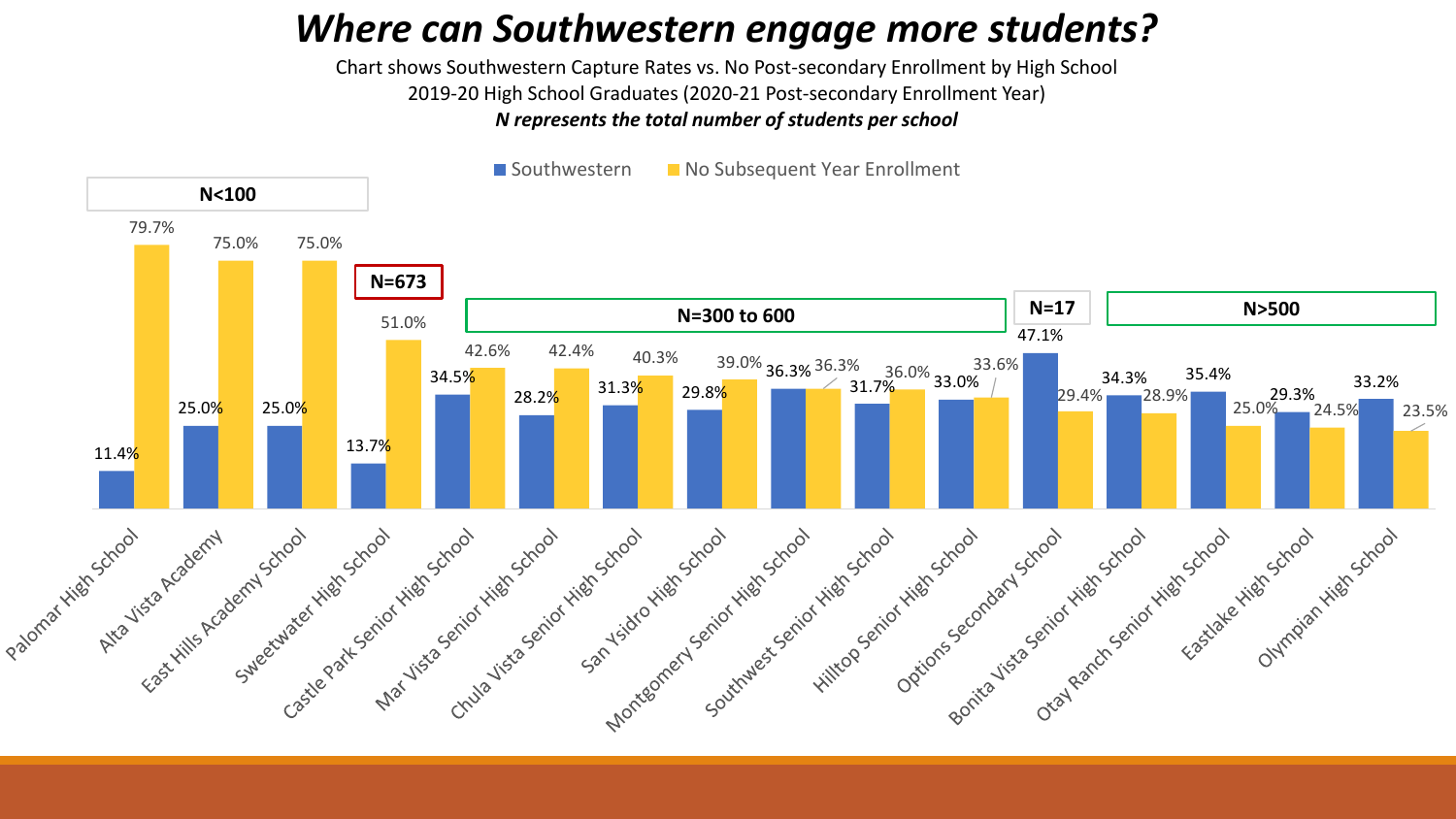### **SUHSD Graduating Class – By Race/Ethnicity**

**Data by Race/Ethnicity Not Available for this report but will be added to future reports**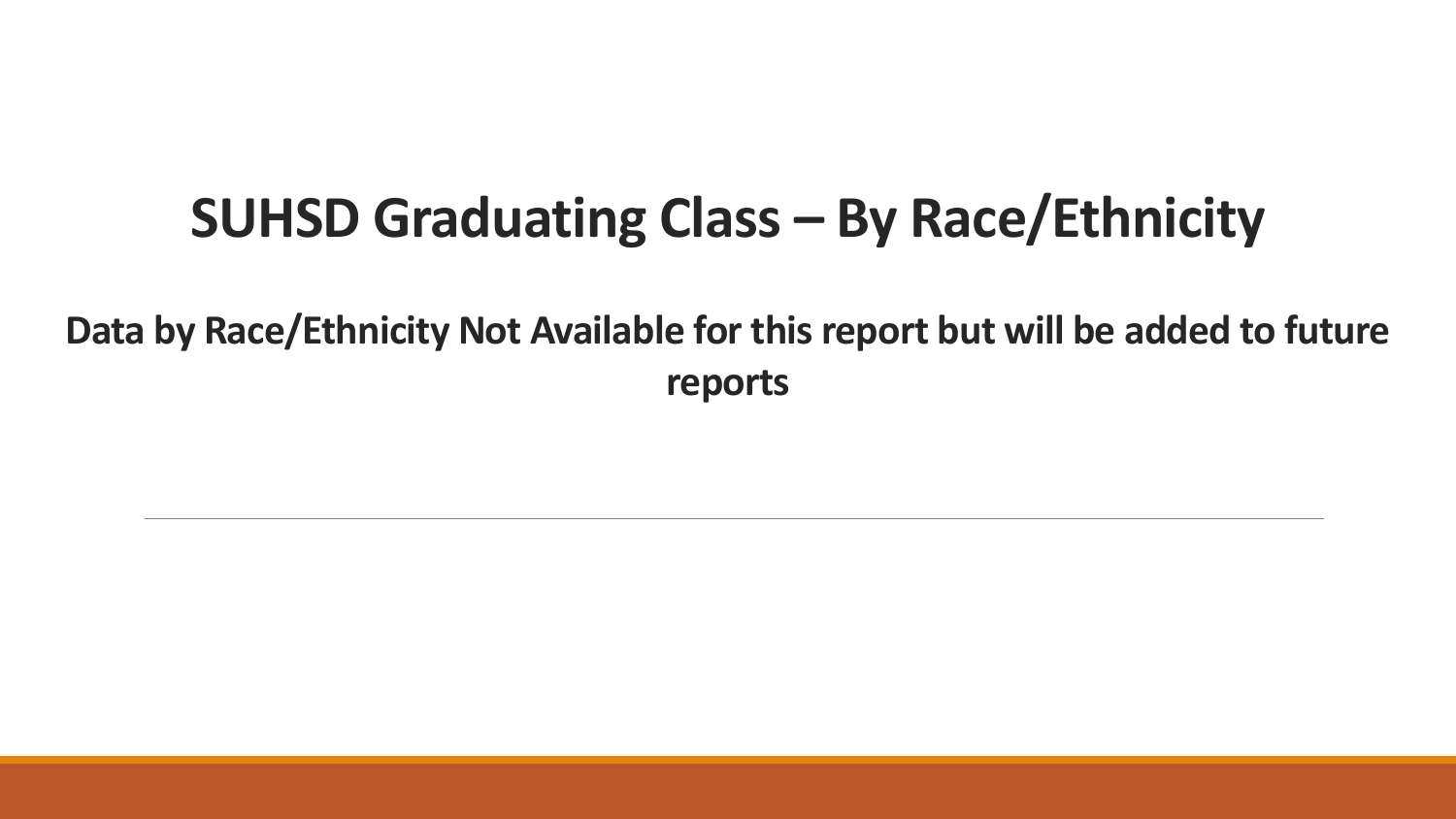### **Key Takeaways**

- **SWC Capture Rate of SUHSD Graduating Class reached 35% in 2018, more than doubling since 2012**
- **SWC Capture Rate decreased in the most recent year from 35% in 2018-19 to 30% in 2019-20**
- **Percent of SUHSD Graduating Class not enrolling in college increased in 2019 – SWC opportunity**
- **SWC Capture Rate appears inversely related to percent not enrolling in college over time**
- **Target specific high schools (e.g., Sweetwater High School) that have a larger volume of students but lower capture rates**
- **Future research will examine race/ethnicity patterns. This data in not currently available.**